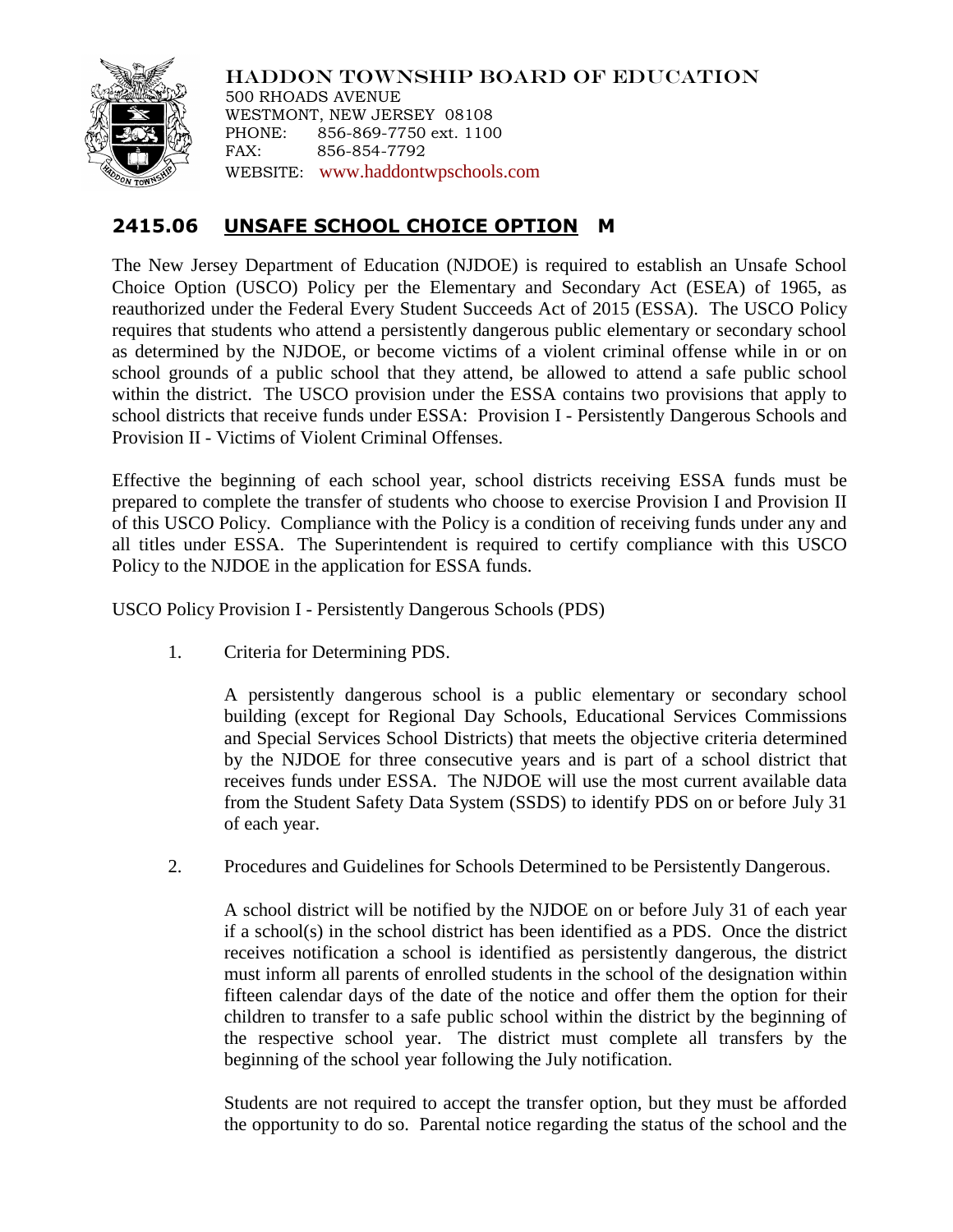offer to transfer students should be made simultaneously. Parents of enrolled students must be notified of the persistently dangerous designation whether or not there is another school within the district for the transferring students.

To the extent possible, the district will allow transferring students to transfer to schools that have not been identified as low performing, under the State's ESSA accountability system. When a transfer school is not available within the school district, the district may seek arrangements for students to transfer to the nearest charter school or neighboring district; however, this is not required. The district may take into account the needs and preferences of the affected students and parents.

3. Corrective Action Plan for a School Identified as Persistently Dangerous.

If a school in the district is identified by the NJDOE as persistently dangerous, the district will submit to the NJDOE documentation of compliance with the parent notification requirement and actions taken to complete the transfer arrangements for all students exercising the option by the first day of the school year. Additionally, the district is required to develop and submit for approval a corrective action plan to the NJDOE on or before September 30 of the same year, which will apply to the respective school year. The corrective action plan, which must be completed in the format provided by the NJDOE, will describe how the school will reduce the number of incidents of violence as determined by the SSDS. The NJDOE will provide the school with guidance for its corrective action plan, as well as monitor the school district's timely completion of the approved plan.

In the spring of each following year, the NJDOE will re-evaluate the status of a school identified as persistently dangerous. The NJDOE will review the school's progress towards completing its corrective action plan and compare the current year's incidents of violence, as reported on the SSDS, to the criteria for determining PDS. A school identified as maintaining the persistently dangerous designation will be notified by the NJDOE on or before July 31 of the respective year and will be required to submit for approval a revised corrective action plan by September 30 of that year, which will apply to the respective school year. The school district must inform all parents of enrolled students in the school of the designation within fifteen calendar days of the date of notice and offer them the option for their children to transfer to a safe public school by the beginning of the respective school year in accordance with 2. above.

A school no longer designated persistently dangerous will be notified on or before July 31 of the respective year. The persistently dangerous designation will be removed after one or more years contingent upon successful fulfillment of the criteria for removal, as determined by evidence of the school's progress toward successfully completing the approved corrective action plan, and evidence of incidents that no longer meet the criteria for determining PDS, described above, for one school year, the year in which the corrective action plan was in effect.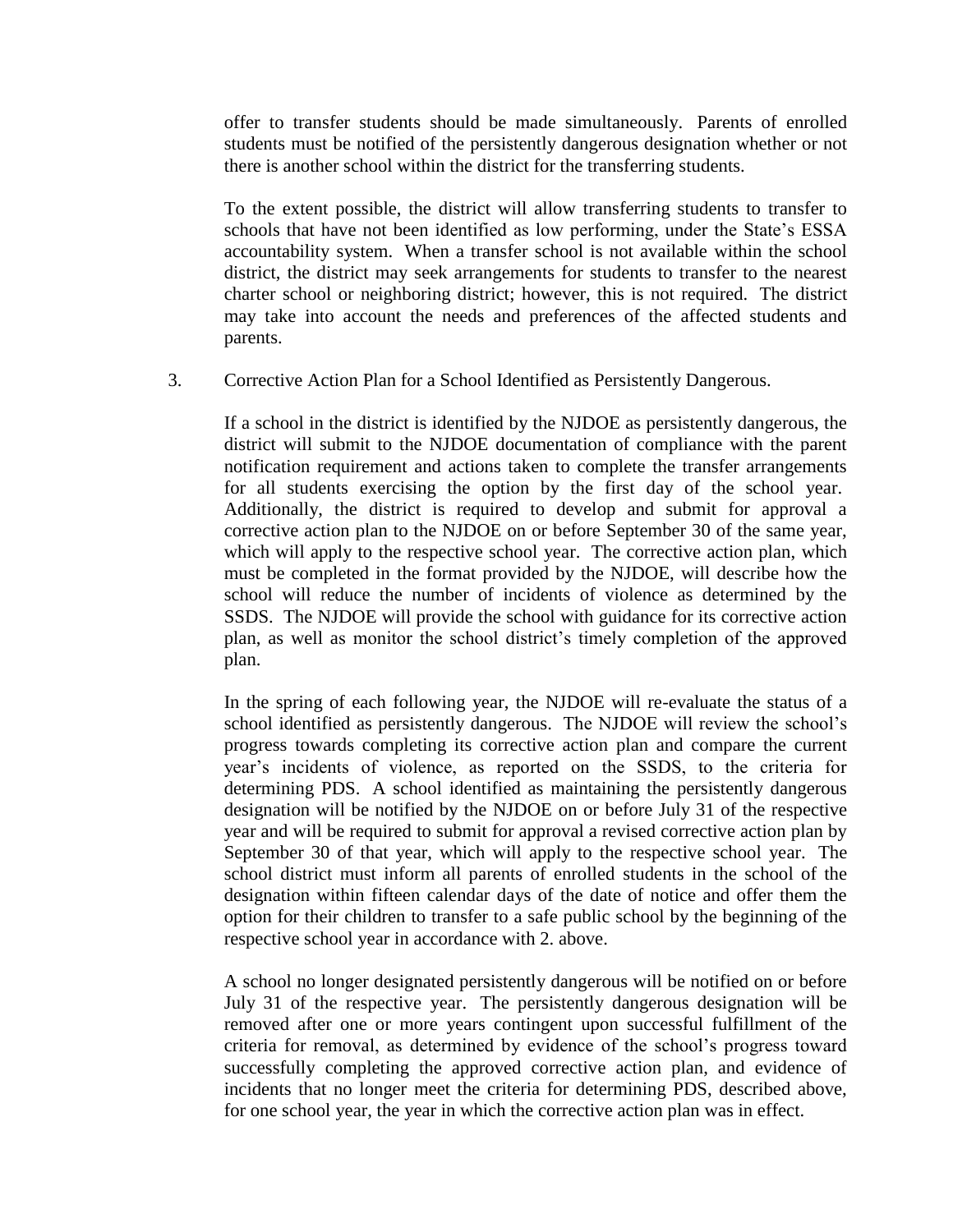4. Procedures and Guidelines for Early Warning of Schools.

When a school meets the criteria set forth in this Policy for one year, the district will be informed of the types of offenses reported that have led to an early notification. This notification, on or before August 15 of each year, will be informational only. A school that no longer meets the criteria for PDS for one year will no longer be considered in early notification status. A school that meets the criteria for two consecutive years will move into early warning status outlined below.

If a school meets the criteria set forth in this Policy for two consecutive years, the district will be notified of the pattern of offenses on or before August 15 of each year. If notified, the district will develop and submit for approval a school safety plan to the NJDOE on or before September 30 of the same year, which will apply to the respective school year. The school safety plan, which must be completed in the format provided by the NJDOE, will describe how the school will reduce the number of incidents of violence as determined by the SSDS. The NJDOE will provide an early warning school with guidance for its school safety plan, as well as monitor the school's timely completion of the approved plan. A school receiving an "early warning" notice is not required to provide the transfer option to students.

In the spring of each following year, the NJDOE will reevaluate the school's progress towards completing its school safety plan and compare the current year's incidents of violence, as reported on the SSDS, to the criteria for determining PDS. The school will be notified of its status on or before July 31 of the respective year.

A school that no longer meets the criteria for PDS for one school year, the year in which the school safety plan was in effect, will no longer be required to submit a school safety plan.

A school that meets the criteria for PDS for a third consecutive year will be designated persistently dangerous and will be required to submit for approval a corrective action plan on or before September 30 of that year, which will apply to the respective school year and provide the transfer option to students in the school designated as persistently dangerous.

5. Schools Not Receiving ESSA Funds, but Meeting the Criteria for PDS.

School buildings and districts that do receive Federal funds under ESSA, but meet any one of the criteria for PDS will be contacted by the NJDOE and be required to develop and submit for approval a school safety plan on or before September 30 of the respective year. The school safety plan must be completed in the format provided by the NJDOE and describe how the school will reduce the number of incidents of violence as determined by the SSDS. The NJDOE will provide the school with guidance for its school safety plan, as well as monitor the school's timely completion of the approved plan.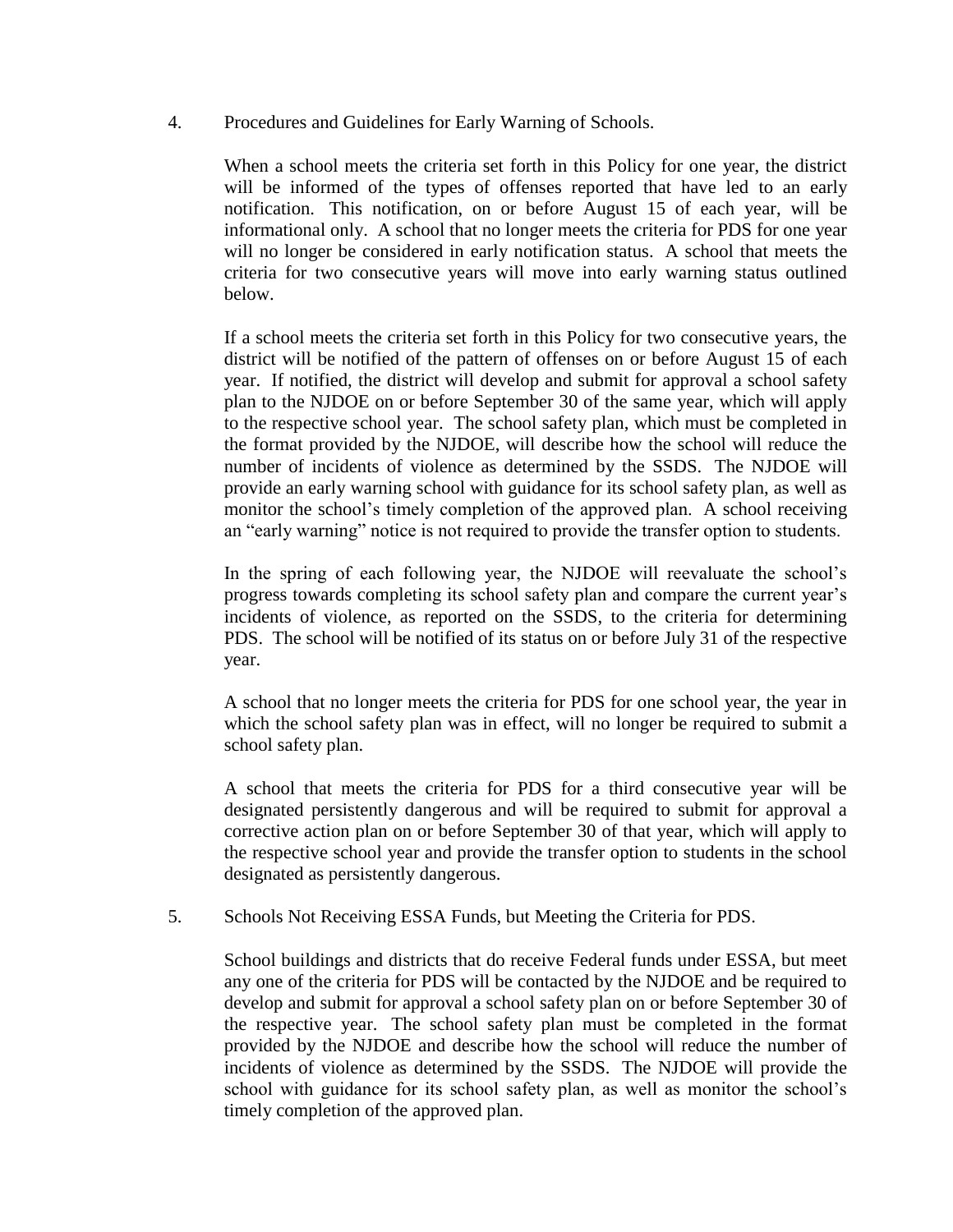## USCO Policy Provision II – Victims of Violent Criminal Offenses

The Unsafe School Choice Option provision under the ESSA requires a student who becomes a victim of a violent criminal offense, as determined by State law, while in or on the grounds of a public elementary or secondary school that the student attends, be allowed to attend a safe public elementary or secondary school within the district, including a public charter school.

The individual victim provision of this Policy attempts to fulfill the requirement for the school district to provide relief to students who have been victimized, while providing a school with a practical means for making determinations on incidents of victimization that are within the purview of the school district. The individual victim section of this Policy has been crafted to enable school staff to make reasonable determinations and actions regarding this Policy. The Superintendent will consult with the Board attorney and communicate with designated local and/or county law enforcement authorities, per the provisions of the *Uniform State Memorandum of Agreement Between Education and Law Enforcement Officials and N.J.A.C. 6A:16-6.2(b)13*, on questions and issues that arise in the implementation of the individual victims of violent criminal offenses section of this Policy.

1. Criteria for Determining Victims of Violent Criminal Offenses

The following criteria must be used to determine when an enrolled student has become a victim of a violent criminal offense while in or on the grounds of a public elementary or secondary school that the student attends. These criteria only apply to a student who has become a victim of one or more of the violent criminal offenses enumerated below:

A student is considered a victim of a violent criminal offense when:

- a. A referral has been made to law enforcement officials for suspicion that one of the violent criminal offenses enumerated below has occurred; and
- b. One or more of the following applies:
	- (1) Law enforcement officials have filed formal charges against the offender(s) for commission of the violent crime; or
	- (2) The offender(s) has received sanctions in accordance with the Board of Education's Code of Student Conduct; or
	- (3) The offender(s) either has not been identified or is not an enrolled student(s), but it is clear that the student (victim) has become a victim of a violent criminal offense based on objective indicators such as physical evidence, eyewitness testimony, and/or circumstantial evidence; or
	- (4) The pre-existence of a restraining order against the offender(s).
- 2. Procedures and Guidelines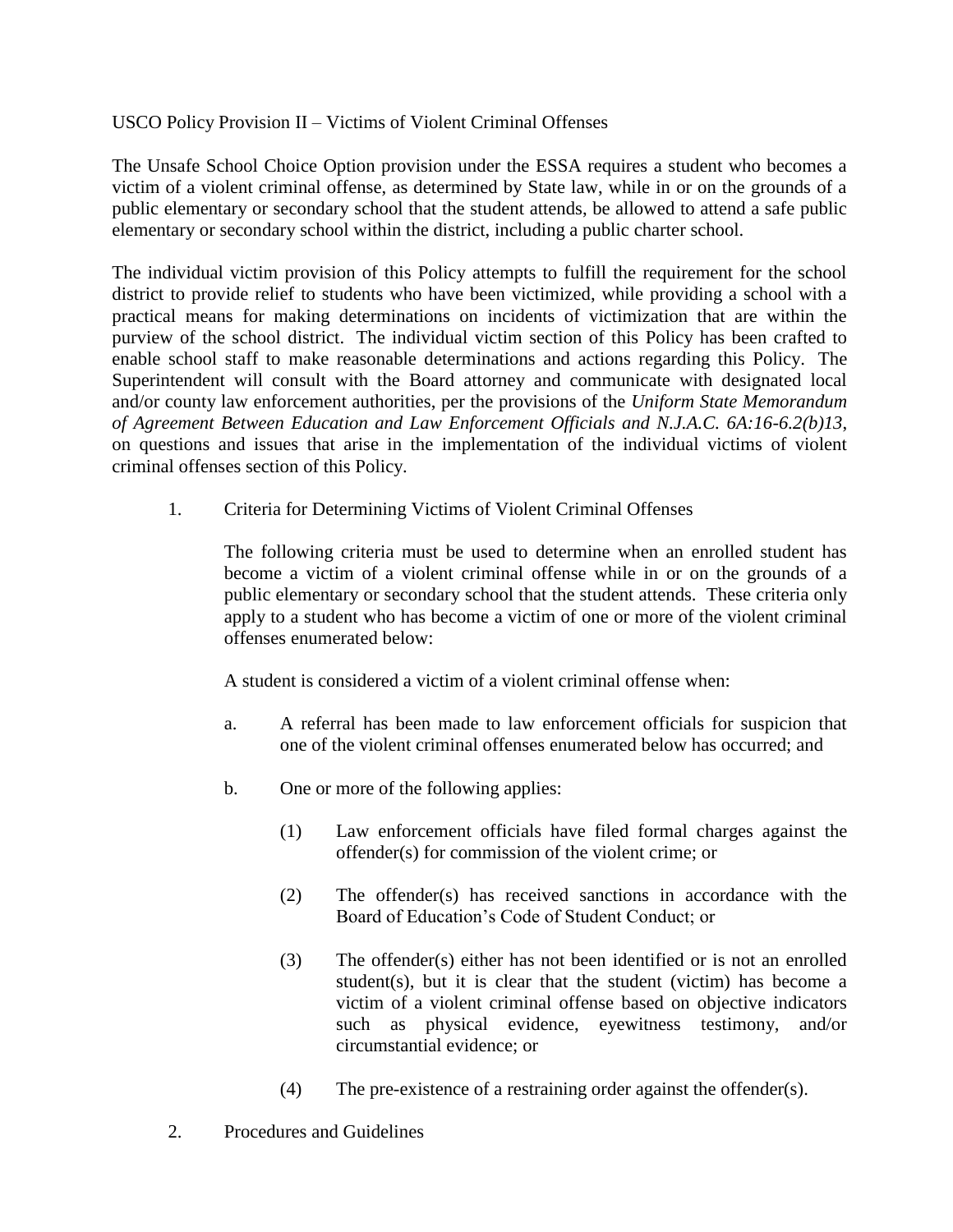Effective the first day of each school year, the district must be prepared to begin the transfer of any student who chooses to exercise the individual choice option provision. The district must offer, within fourteen calendar days of the incident, an opportunity to transfer to a safe public school within the district to any student who has become a victim of a violent criminal offense while in or on the grounds of a public school that the student attends. While the student must be offered the opportunity to transfer, the student may elect to remain at the school.

To the extent possible, the district will allow any transferring student to transfer to a school that has not been identified as low performing, under the State's ESSA accountability system. In addition, when a transfer school is not available within the district, the district may seek arrangements for a student to transfer to the nearest charter school or neighboring district; however, this is not required. The district may take into account the needs and preferences of the affected student and his or her parent(s). Transfers must occur within thirty days of the determination that the student was a victim of a violent criminal offense.

3. Violent Criminal Offenses

The violent criminal offenses under New Jersey statutes that apply to the individual victim provision of this Policy are identified and explained below. The offenses apply to completed offenses, as well as attempts to commit the offenses. The offenses and attempts to commit the offenses apply only when they occur in or on the school grounds, as defined in N.J.A.C. 6A:16-1.3, of the school that the student attends. The offenses apply whether they occur wholly or in part in or on the grounds of the school that the student attends. The offenses apply only to acts or attempts that are directed at a person (victim) or a group of specified individuals (victims), rather than acts that indiscriminately affect the entire school population or non-specified individuals or groups.

4. Applicable Violent Criminal Offenses

Below is a description of each applicable violent criminal offense that is based upon New Jersey statutes and references to statutory citations that provide complete explanations of each designated offense. The descriptions provided below are not intended to be a complete explanation of each offense or a substitute for the actual provisions of the authorizing statutes. Instead, the descriptions are provided as an aid in facilitating understanding of the general intent and practical applications of the violent criminal offenses that pertain to this Policy.

- a. Homicide [N.J.S.A. 2C:11-2] A student is a victim of a homicide when he or she is the child, sibling or other relative of a decedent, resulting from someone purposely, knowingly or recklessly causing the death of the student's parent, sibling, or relative in or on school grounds.
- b. Assault [N.J.S.A. 2C:12-1(A)(1-3) and  $2C:12-1(B)(1-4)$ ] A person is a victim of an assault when the actor: purposely, knowingly, or recklessly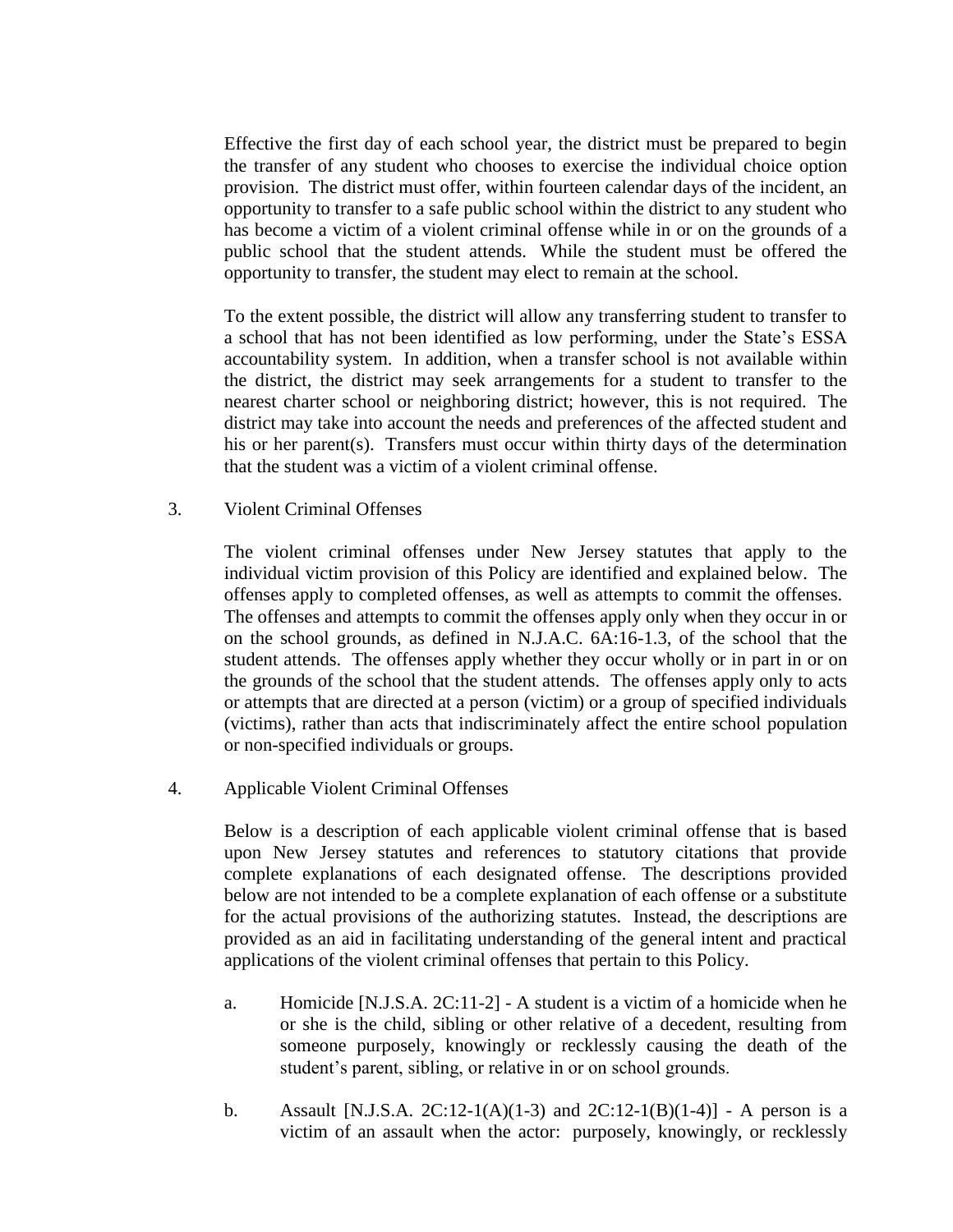causes bodily injury to the victim; negligently, recklessly, knowingly, or purposely causes bodily injury to the victim with a deadly weapon; attempts by physical menace to put the victim in fear of imminent serious bodily injury; or knowingly points a firearm at or in the direction of the victim, whether or not the actor believes it to be loaded.

- c. Sexual Assault [N.J.S.A. 2C:14-2] A student is a victim of a sexual assault when the student is a victim of an act of sexual contact when the victim is less than thirteen years old and the actor is at least four years older than the victim, or the student is a victim of an act of sexual penetration under any of the following circumstances:
	- (1) The victim is less than thirteen years old.
	- (2) The victim is at least thirteen, but less than sixteen years old; and the actor is at least four years older than the victim.
	- (3) The victim is at least sixteen years old, but less than eighteen years old; and the actor has supervisory or disciplinary power over the victim.
	- (4) The actor uses physical force or coercion.
	- (5) The victim is one whom the actor knew or should have known was physically helpless, mentally defective, or mentally incapacitated.
- d. Bias Intimidation [N.J.S.A. 2C:16-1(A)] A person is a victim of the crime of bias intimidation when an actor commits, attempts to commit, conspires with another to commit or threatens the immediate commission of an offense specified in Chapters 11 through 18 of Title 2C of the New Jersey Statutes; N.J.S.A. 2C:33-4; N.J.S.A. 2C:39-3; N.J.S.A. 2C:39-4 or N.J.S.A. 2C:39-5 in the following circumstances:
	- (1) With a purpose to intimidate a victim or a group of specified victims because of race, color, religion, gender, handicap, sexual orientation, or ethnicity; or
	- (2) Knowing that the conduct constituting the offense would cause a victim or a group of specified victims to be intimidated because of race, color, religion, gender, handicap, sexual orientation, or ethnicity; or
	- (3) Under circumstances that caused any victim of the underlying offense to be intimidated and the victim, considering the manner in which the offense was committed, reasonably believed either that:
		- (a) The offense was committed with a purpose to intimidate the victim or any person or entity in whose welfare the victim is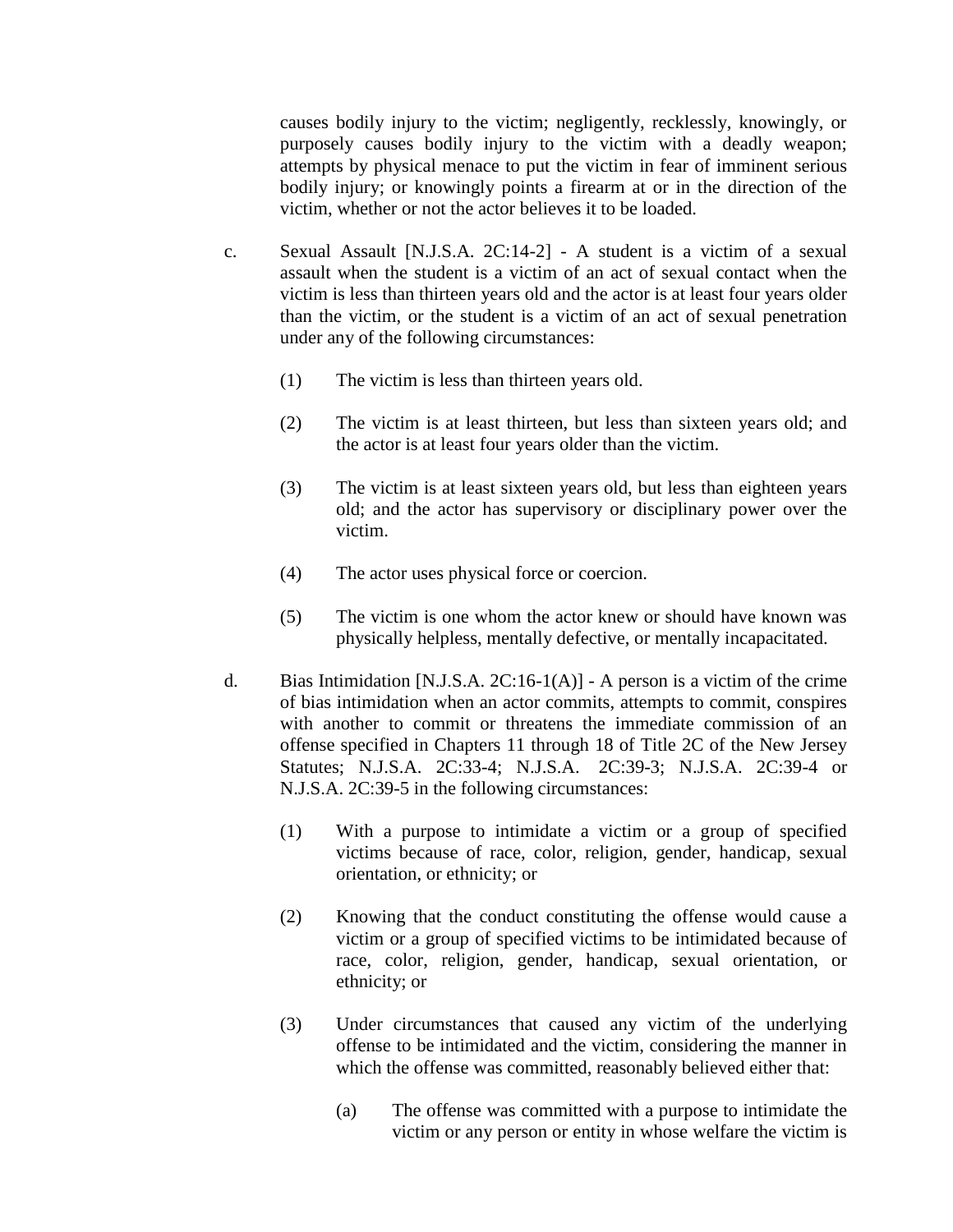interested because of race, color, religion, gender, handicap, sexual orientation, or ethnicity; or

- (b) The victim or the victim's property was selected to be the target of the offense because of race, color, religion, gender, handicap, sexual orientation, or ethnicity.
- e. Terroristic Threat [N.J.S.A. 2C:12-3(A) and 2C:12-3(B)] A person is a victim of a terroristic threat when the actor threatens to commit one of the violent criminal offenses enumerated under this Policy against the victim with the purpose to put the student in imminent fear of one of the violent crimes enumerated in this Policy under circumstances reasonably causing the victim to believe the immediacy of the threat and the likelihood that it will be carried out. The definition of terroristic threat applies to N.J.S.A. 2C:12-3(a) insofar as the threat was directed at a person (victim) or a group of specified individuals (victims).
- f. Robbery [N.J.S.A. 2C:15-1] A person is a victim of a robbery when the actor, in the course of committing a theft, inflicts bodily injury; or uses force upon the victim; threatens the victim with or purposely puts the victim in fear of immediate bodily injury.
- g. Kidnapping [N.J.S.A. 2C:13-1] A person is a victim of a kidnapping when the actor unlawfully removes the victim from the school or school grounds; or the actor unlawfully confines the victim with the purpose of holding the victim for ransom or reward as a shield or hostage; or the actor unlawfully removes the victim from the school or school grounds or a substantial distance from where he or she is found in school or on school grounds; or if the actor unlawfully confines a student for a substantial period of time with any of the following purposes: to facilitate commission of a crime or flight thereafter, or to inflict bodily injury on or terrorize the victim.
- h. Arson [N.J.S.A. 2C:17-1] A person is a victim of arson when the actor purposely or knowingly starts a fire or causes an explosion in or on the grounds of a school whereby the victim or group of specified victims are in danger of death or bodily injury; or with the purpose of destroying or damaging the victim's or group of specified victim's property that is in the school or on school grounds.

Miscellaneous Provisions of USCO

1. Transfer Time Period – PDS

The transfer will be temporary and will be in effect as long as the student's original school is identified as persistently dangerous.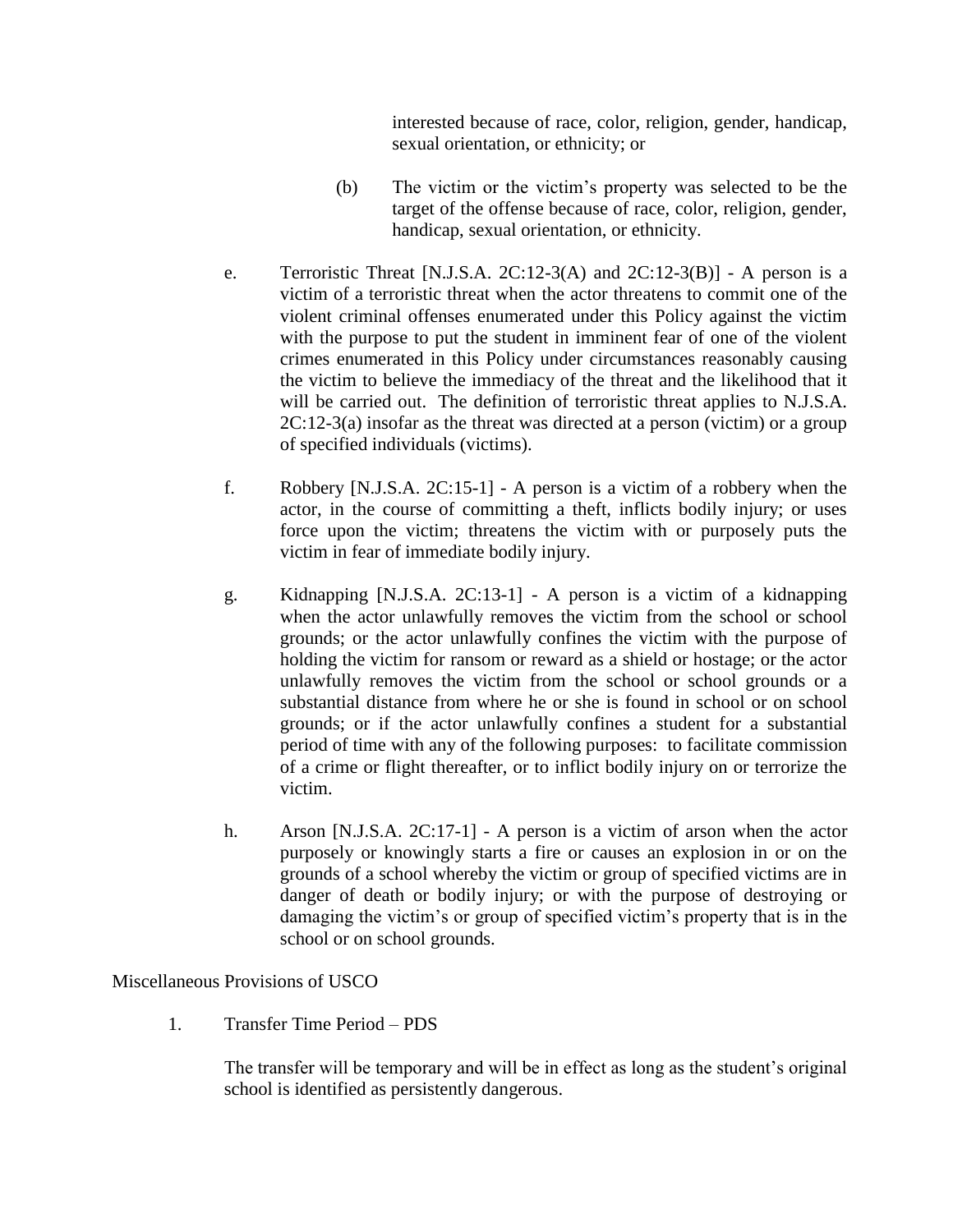2. Charter School Transfer Option

While ESSA permits affected students to be afforded the opportunity to attend a public charter school, in addition to a safe public elementary school or secondary school within the school district, the application of this provision in New Jersey is limited. Transfers to a charter school can only occur as a part of the charter school's "equal opportunity" selection process and among charter schools administered under the same managing authority (i.e., charter schools within the charter school district).

Since charter schools in New Jersey are considered public local education agencies (LEA's), pursuant to N.J.S.A. 18A:36A-3, operated independently of a local board of education, transfers may only take place among charter schools within the LEA. Therefore, students may be permitted to transfer to another charter school that is administered under the same managing authority of the charter school, but are not permitted to transfer to a school in the local public school district administered by a local board of education.

However, pursuant to N.J.S.A. 18A:36A-7, a charter school must be open to all students on a space available basis and may not discriminate in its admission policies or practices (although it may establish reasonable criteria to evaluate prospective students), and in accordance with N.J.S.A. 18A:36A-8, if there are more applications to enroll in the charter school than there are spaces available, the charter school must select students to attend using a random selection process for enrollment.

3. Funding Sources for USCO

The USCO statute does not authorize resources specifically to help cover USCO costs associated with transferring a student from a PDS. However, under certain circumstances Federal funds may be used. For example, ESEA Title IV, Part A [Section  $4115(b)(2)(E)(v)$ ] may be used to establish safe zones of passage to and from school to ensure that students travel safely on their way to school and on their way home. In addition, ESEA Title IV, Part A [Sections 5121(8) and 5131(12) and (25)] funds may be used to help cover costs such as tuition or transportation related to the USCO or expansion of public school choice.

4. Special Education Students

The district will provide transferred special education students with the program required by the student's Individualized Education Program (IEP).

5. Transfer Schools

In the event there is not another school within the school district for a transferring student, the district